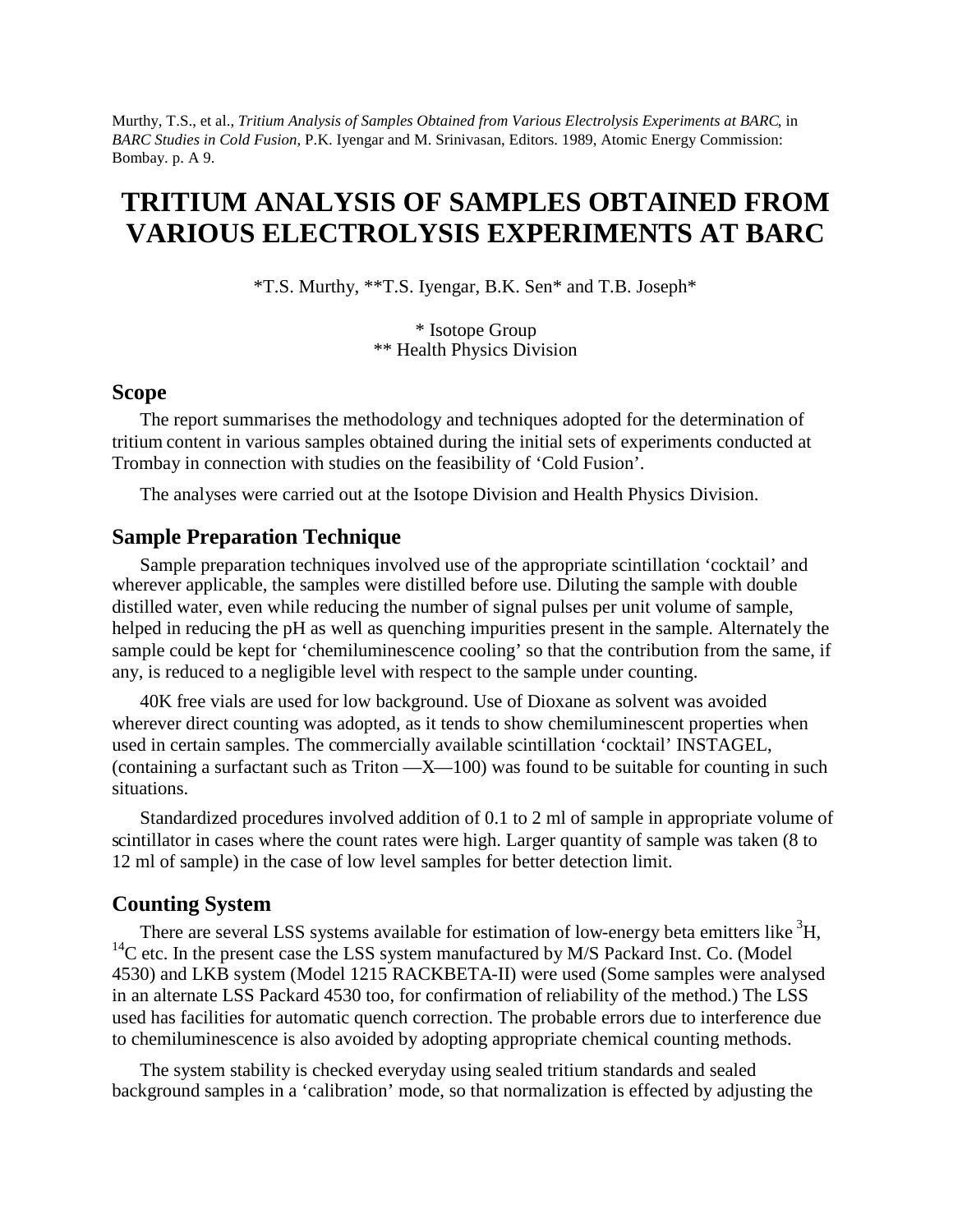two PMT voltages automatically by the LSS system itself. Standardisation and efficiency of each sample is determined using quench curves developed for each batch of experimental samples by using Quench Standards of the appropriate chemical form.

In the case of heavy water samples used for each set of electrolytic experiments initial samples were drawn and kept aside and counted along with the samples drawn during the course of the experiments.

The rooms where the experiments are conducted were constantly monitored for tritium contamination from air.

In almost all the experiments samples were drawn at appropriate intervals to follow up the trend in tritium concentration values.

Experiments which have shown definite increase in tritium concentration values are listed separately.

In all the tritium measurements the following factors were considered in arriving at the excess tritium content produced (if any) in the experiment.

- a) initial tritium content in the heavy water used for each experiment.
- b) concentration of tritium content due to electrolysis.
- c) concentration effects due to make-up volumes of the heavy water.

#### **Materials And Method**

Tritium Content in Heavy Water Before Electrolysis: Heavy Water used for electrolysis experiments at the Analytical Chemistry Division and Reactor Operations Division are analysed for tritium content. In these two Divisions (ACD and ROD) almost all the experiments were conducted using the heavy water from these stock solutions.

Tritium Content in Palladium Cathodes: For the electrolysis experiments at the Analytical Chemistry Division palladium metal has been used mostly as cathode in different shapes. Before the cathodes were prepared samples of palladium metal was collected for tritium assay. In addition, samples of palladium metal and palladium salts from Radiation Technology Division were also collected and analysed for tritium content.

Palladium metal was dissolved in aqua regia, while palladium salts were dissolved in water and nitric acid. From these solutions suitable stock solutions were prepared. These include

- a) acidic solutions
- b) neutralised solutions
- c) diluted solutions and
- d) diluted and neutralised solutions finally made for counting.

In addition, dummy stock solutions were also made with the reagents used except palladium.

The counting was continued for a period of one week. Acidic solutions have shown initially very high chemiluminescence; diluted and neutralised samples after prolonged counting have shown that the palladium and palladium salt do not contain any tritium contamination.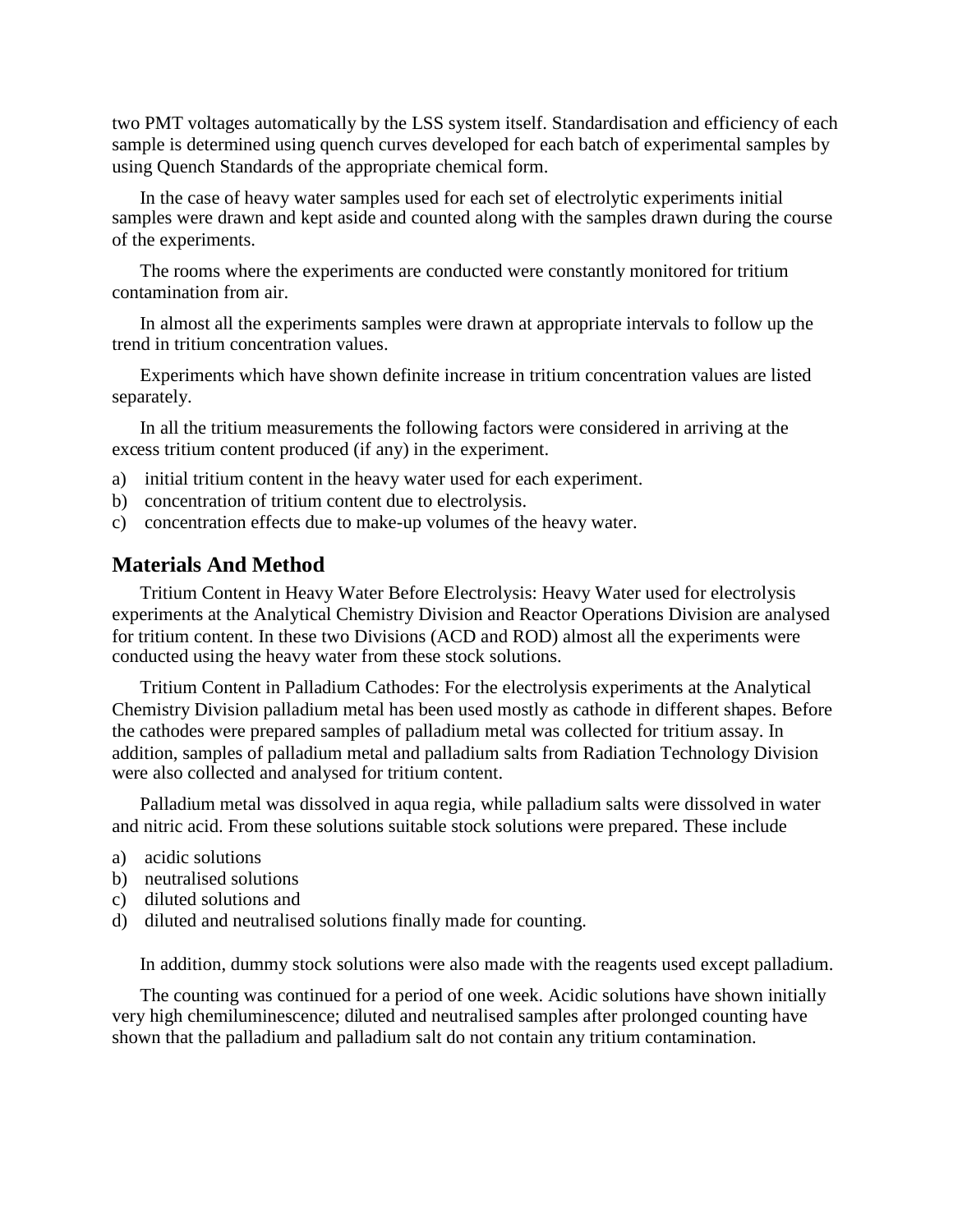Checking of Lithium Electrolyte: Generally, lithium salts (LiOD) have been used as electrolyte (0.1 Molar) in the electrolysis experiments. In view of this, the lithium solutions were checked for

- a) tritium contamination,
- b) chemical effects including chemiluminescence etc., in the counting of samples from the cells.

For this purpose lithium deuteroxide solution (0.2 M) were prepared with known heavy water  $(D<sub>2</sub>O)$  stock solution and analysed for both a) and b).

From the counting data the following observations are made:

- 1. Immediately after preparation, high chemiluminescence was observed. However with passage of time this chemiluminescence came down to negligible amounts (in about 10 days time). When these lithium stock solutions were neutralised, the chemiluminescence effect was greatly reduced to negligible values.
- 2. When these samples were subjected to distillation and water was collected and counted, no chemiluminescence was observed. The distilled samples have shown the original tritium content of the heavy water  $(D_2O-4)$  used for this purpose. Therefore no tritium contamination was noticed in lithium salts used for the electrolysis.
- 3. However, it has been observed that the electrolyte samples which have been subjected to a few days of electrolysis have shown small amounts of chemiluminescence when compared to unelectrolysed lithium deuteroxide samples. Initial chemiluminescence which was observed in some of the electrolysed samples was found to decay rapidly within 24 hours.
- 4. Therefore, tritium content in the final samples from cells was confirmed by counting the  $D_2O$ distilled from these samples.

#### **Quench Corrections**

Due to the presence of chemical impurities even in trace quantities chemical quenching possibilities exist, which in turn reduce the pulse output. In impurity quench the components which quench the sample do so either by competing with the fluors for energy transfer, or by chemically interacting with the fluor molecules to make them less reactive to energy transfer. Oxidizing agents at high pH can alter oxygen atoms in many of the fluors so that the fluorescent properties are also changed.

In colour quench, the quenching component absorbs the photons produced by the scintillation process, before they can be detected by the PMTs. Colour quench usually does not interfere with the scintillation process but exerts its effect by preventing the photon being seen by the detector system of the LSS.

In both the above cases the resultant effect will be a compression of the beta spectrum of tritium and reduction in pulse output, thereby reducing the efficiency of the LSS. Thus it becomes necessary to correct for such quench errors and arrive at the efficiency of each one of the samples being counted.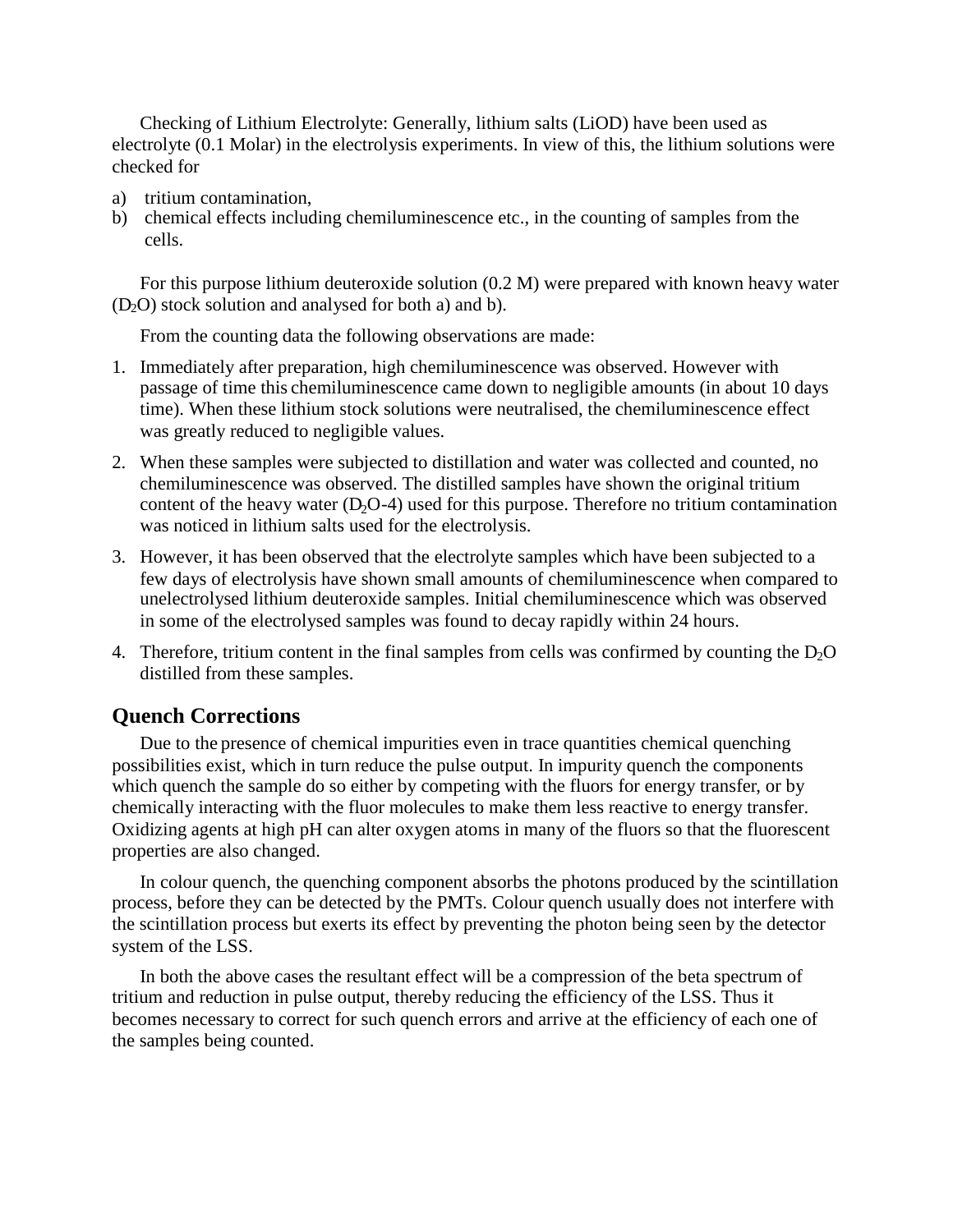Quench corrections are carried out by any one of the following methods

i. Standard Addition Technique wherein a known amount of standard of appropriate concentration is added to the sample which determines the efficiency for that particular sample. In this 'spike method' the sample becomes irretrievable.

ii. Sample Channels Ratio Method effectively takes the ratio of two preset channels of the beta spectrum for the sample and comparing it with a 'calibration curve' developed with a series of known quenchers of appropriate chemical form whose efficiency have been determined previously. For very highly quenched samples this technique is not quite suitable as the ratio of the two channels will not reflect a true picture of the actual situations.

iii. Many LSS have built in 'Automatic External Standard Channels Ratio' Technique provided as a facility for quench corrections. The principle depends on pneumatically shooting a gamma emitting pellet which occupies a place very near the counting vial for a very short period and produces compton electrons which also undergoes similar quench effects as that of the sample. Here again a 'calibration curve' with a known set of 'Quenched Standards' of appropriate chemical composition helps in determining the efficiency of the sample being counted.

A later version of the same technique developed by Donald Horrocks uses the compton edge count rates for fixing the channel position for the quenched standards and calls it 'H Number'. Each sample being counted will record its H number which provides a method for determining the efficiency.

## **Results**

Table—I gives the tritium content in the heavy water stock solutions used for electrolysis experiments conducted at Analytical Chemistry Division and Reactor Operations Division, and Heavy Water Division, BARC.

Table—II gives the data pertaining to 10 electrolysis experiments conducted at Analytical Chemistry Division and Reactor Operations Division, BARC.

Table—III From the set of values given in Table II the data where excess tritium has been observed in the electrolyte solution after electrolysis have been summarised and given.

Table—IV The data from experiments conducted at Heavy Water Division, BARC are tabulated. It may be pointed out that the correction factors due to make—up volume contribution in the final tritium content have not been reflected in the table.

Table—V Information regarding the experiments conducted at various Division/ Sections have been given. The samples counted from these experiments have not shown any apparent increase in tritium values.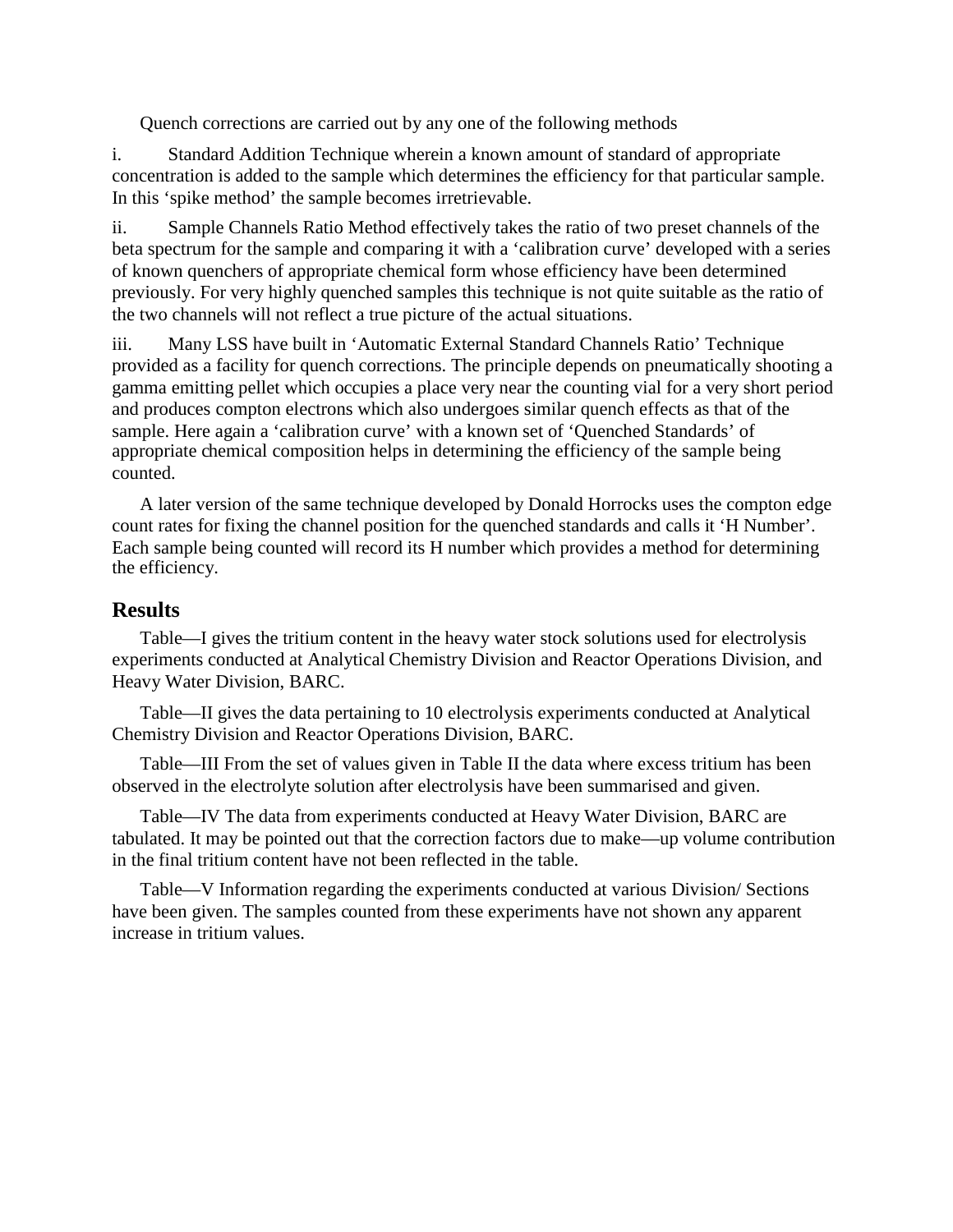## **TABLE I**

## **TRITIUM CONTENT OF INITIAL HEAVY WATER USED**

| STOCK NO.   | <b>TRITIUM CONCENTRATION</b> |
|-------------|------------------------------|
|             | $(in \mu Ci/ml)$             |
| $D_2O - 1$  | $1.16 \times 10^{-3}$        |
| $D_2O-2$    | $0.489 \times 10^{-3}$       |
| $D_2O - 3$  | $0.845 \times 10^{-3}$       |
| $D_2O - 4$  | $0.076 \times 10^{-3}$       |
| $D_2O - 5$  | $0.117 \times 10^{-3}$       |
| $D_2O - 6$  | $0.27 \times 10^{-3}$        |
| $D_2O - 7$  | $0.045 \times 10^{-3}$       |
| $D_2O - 8*$ | $0.055 \times 10^{-3}$       |

\* This value was given by HWD as the average value of initial tritium content in D2O used for the experiments  $\widetilde{HWD}$  (B) and  $HWD$  (C).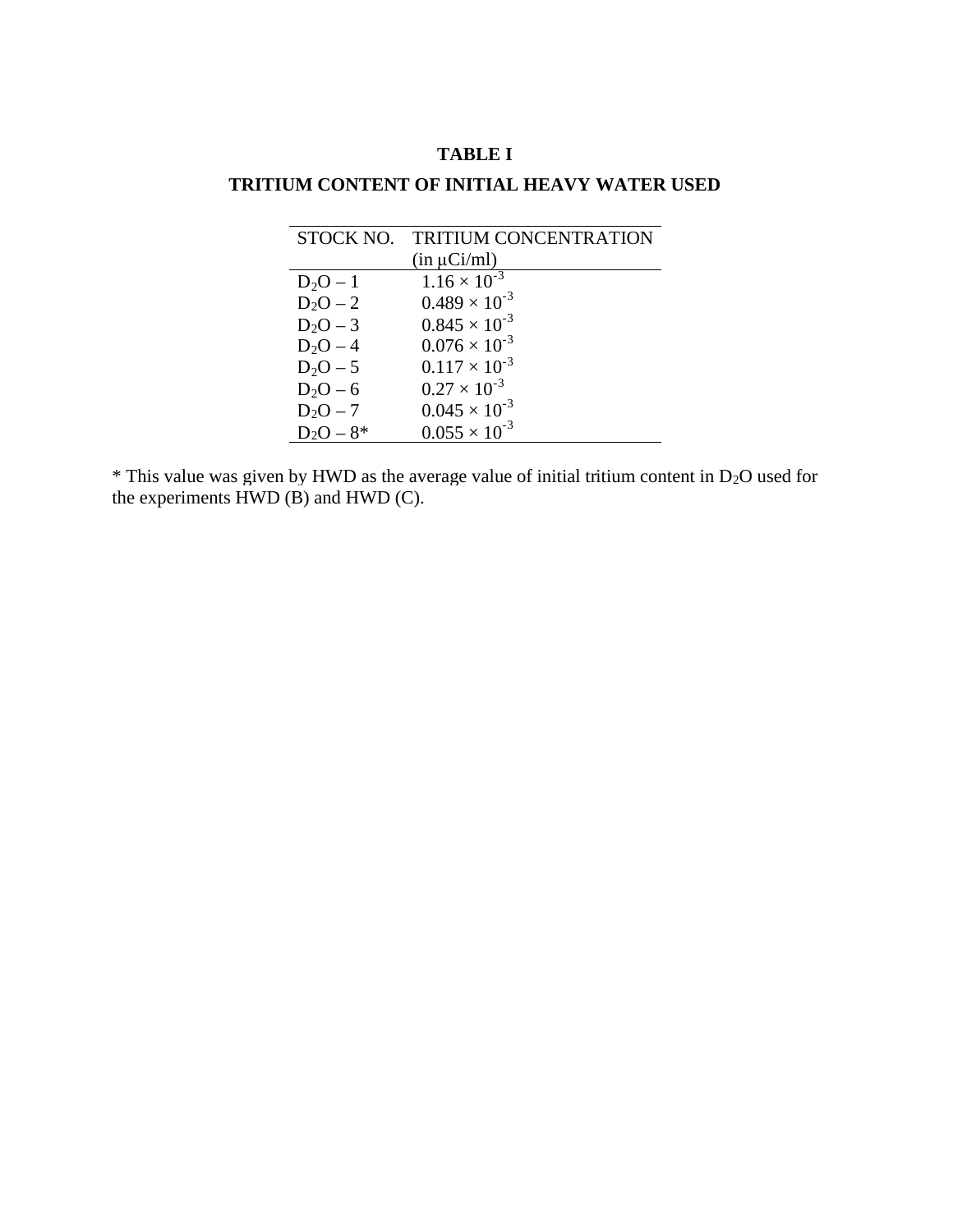## **TABLE - II**

## **TRITIUM COUNTING DATA IN ANALYTICAL CHEHISTRY DIVISION EXPERIMENTS**

|                                                         | Initial<br>volume | $D_2O$<br>added | Final<br>D <sub>2</sub> O | Amp.<br>hrs. | Electro-<br>lyte          | $D2O$ used             | Tritium data<br>Electrolysis<br>D <sub>2</sub> O<br>Net |                                                               |                                             | Remarks                                                       |
|---------------------------------------------------------|-------------------|-----------------|---------------------------|--------------|---------------------------|------------------------|---------------------------------------------------------|---------------------------------------------------------------|---------------------------------------------|---------------------------------------------------------------|
|                                                         | of $D_2O$<br>(ml) | (ml)            | volume<br>(ml)            |              |                           | $\mu$ Ci/ml<br>A       | end sample<br>$\mu$ Ci/ml<br>$\overline{B}$             | activity<br>after<br>volume<br>correction<br>$\mu$ Ci/ml<br>C | tritium<br>activity<br>$\mu$ Ci/ml<br>$B-C$ |                                                               |
| Expt.<br>(i)<br><b>ACD</b>                              | 45                | 50              | 45                        | 52.2         | 0.1 M<br>LiOD             | $0.845 \times 10^{-3}$ | 0.45                                                    | $1.78 \times 10^{-3}$                                         | 0.448                                       | Excess<br>tritium<br>observed                                 |
| Expt.<br>(ii)<br><b>ACD</b>                             | 65                | 52.6            | 65                        | 296          | 0.1 M<br>LiOD             | $0.489\times10^{-3}$   | 0.239                                                   | $0.885 \times 10^{-3}$                                        | 0.238                                       | <b>Excess</b><br>tritium<br>observed.                         |
| Expt.<br>(iii)<br><b>ACD</b>                            | 60                | 85              | 60                        | 231          | 0.1 M<br><b>NaOD</b>      | $0.076 \times 10^{-3}$ | $0.1 \times 10^{3}$                                     | $0.183 \times 10^{-3}$                                        | $\sim$                                      | <b>Excess</b><br>tritium not<br>observed.                     |
| Expt.<br>$(iii)$ a<br><b>ACD</b><br>$RC-2$              | 75                | 55              | 75                        | 174.08       | 0.1 M<br>LiOD             | $0.076 \times 10^{-3}$ | $0.116\times10^{3}$                                     | $0.131\times10^{-3}$                                          |                                             | Electrolyte<br>solution<br>boiled off.                        |
| Expt.<br>(iv)<br><b>ACD</b><br>RC-<br>$\mathop{\rm II}$ | 75                | 326             | 75                        | 844          | 0.113<br>M<br>LiOD        |                        | $0.076 \times 10^{-3}$ $0.114 \times 10^{-3}$           | $0.406 \times 10^{-3}$ -                                      |                                             | <b>Black</b><br>coating<br>formed on<br>electrode<br>surface. |
| $TC-I$                                                  | 100               | 1113.2          | 100                       | 2510.7       | 0.1 M<br>LiOD             | $0.076 \times 10^{-3}$ | $0.119\times10^{3}$                                     | $0.922\times10^{-3}$                                          |                                             | Stopped<br>due to<br>accident.                                |
| TC-<br>$\mathbf{I}$<br><b>ACD</b>                       | 100               | 40              | 100                       | 61.83        | 0.1 M<br>LiOD             | $0.076 \times 10^{-3}$ | $0.092\times10^{3}$                                     | $0.106 \times 10^{-3}$                                        |                                             | <b>Excess</b><br>tritium not<br>observed.                     |
| RC-<br>III                                              | 75                | 345             | 75                        | 1032.9       | 0.1 M<br>LiOD             | $0.076 \times 10^{-3}$ | $0.239\times10^{3}$                                     | $0.426 \times 10^{-3}$                                        |                                             | Experiment<br>continuing.                                     |
|                                                         | ROD - samples     |                 |                           |              |                           |                        |                                                         |                                                               |                                             |                                                               |
| RCS-<br>$\overline{2}$                                  | 237               | 74              | 237                       | 73.3         | $0.1\ \mathrm{M}$<br>LiOH | $0.076 \times 10^{-3}$ | $2.6 \times 10^{3}$                                     | $0.1 \times 10^{-3}$                                          | $2.5 \times 10^{-3}$                        | <b>Excess</b><br>tritium<br>observed.                         |
| RCS-<br>3                                               | 78                | 20              | 76                        | 25.6         | 0.1 M<br>LiOH             | $0.076 \times 10^{-3}$ | $6.83\times10^{3}$                                      | $0.098 \times 10^{-3}$                                        | $6.73 \times 10^{-3}$                       | <b>Excess</b><br>tritium<br>observed.                         |

All cathodes: palladium metal All anodes: platinum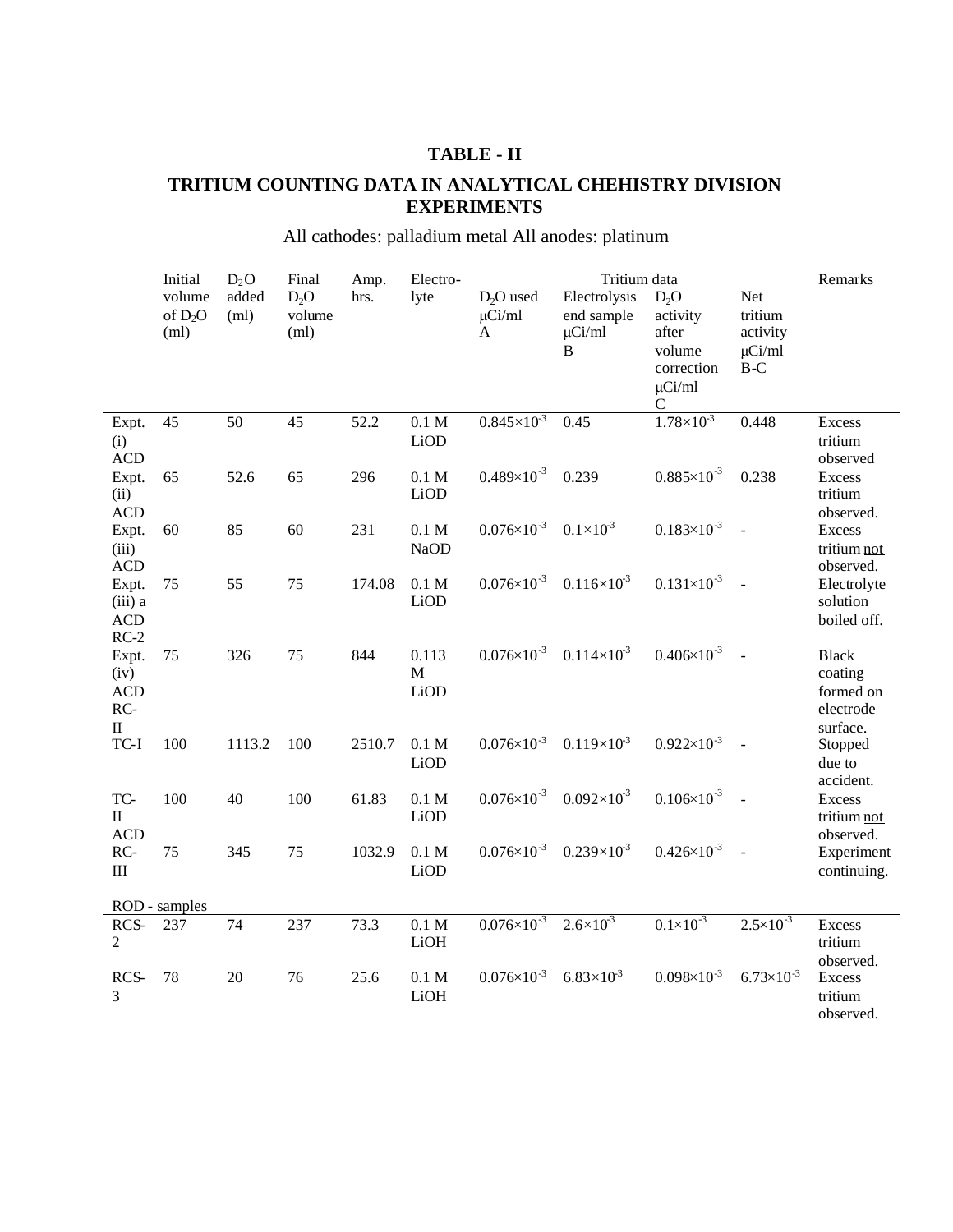## **TABLE - III**

## **TRITIUM COUNTING DATA IN EXPERIMENTS WHERE EXESS TRITIUM WAS OBSERVED**

|            | Initial       | D <sub>2</sub> O | Final  | Amp. | Electro-         |                      | Tritium data         |                        |                      |           |
|------------|---------------|------------------|--------|------|------------------|----------------------|----------------------|------------------------|----------------------|-----------|
|            | volume        | added            | $D_2O$ | hrs. | lyte             | $D_2O$ used          | Electrolysis         | $D_2O$                 | Net                  |           |
|            | of $D_2O$     | (ml)             | volume |      |                  | $\mu$ Ci/ml          | end sample           | activity               | tritium              |           |
|            | (ml)          |                  | (ml)   |      |                  | A                    | $\mu$ Ci/ml          | after                  | activity             |           |
|            |               |                  |        |      |                  |                      | B                    | volume                 | $\mu$ Ci/ml          |           |
|            |               |                  |        |      |                  |                      |                      | correction             | $B-C$                |           |
|            |               |                  |        |      |                  |                      |                      | $\mu$ Ci/ml            |                      |           |
|            |               |                  |        |      |                  |                      |                      | $\mathsf{C}$           |                      |           |
| Expt.      | 45            | 50               | 45     | 52.2 | 0.1 <sub>M</sub> | $0.845\times10^{-3}$ | 0.45                 | $1.78\times10^{-3}$    | 0.448                | Excess    |
| (i)        |               |                  |        |      | LiOD             |                      |                      |                        |                      | tritium   |
| <b>ACD</b> |               |                  |        |      |                  |                      |                      |                        |                      | observed  |
| Expt.      | 65            | 52.6             | 65     | 296  | 0.1 <sub>M</sub> | $0.489\times10^{-3}$ | 0.239                | $0.885 \times 10^{-3}$ | 0.238                | Excess    |
| (ii)       |               |                  |        |      | LiOD             |                      |                      |                        |                      | tritium   |
| <b>ACD</b> |               |                  |        |      |                  |                      |                      |                        |                      | observed. |
|            |               |                  |        |      |                  |                      |                      |                        |                      |           |
|            | ROD - samples |                  |        |      |                  |                      |                      |                        |                      |           |
| RCS-       | 237           | 74               | 237    | 73.3 | 0.1 <sub>M</sub> | $0.076\times10^{-3}$ | $2.6 \times 10^{-3}$ | $0.1 \times 10^{-3}$   | $2.5 \times 10^{-3}$ | Excess    |
| 2          |               |                  |        |      | LiOH             |                      |                      |                        |                      | tritium   |
|            |               |                  |        |      |                  |                      |                      |                        |                      | observed. |
| RCS-       | 78            | 20               | 76     | 25.6 | 0.1 M            | $0.076\times10^{-3}$ | $6.83\times10^{-3}$  | $0.098 \times 10^{-3}$ | $6.73\times10^{-3}$  | Excess    |
| 3          |               |                  |        |      | LiOH             |                      |                      |                        |                      | tritium   |
|            |               |                  |        |      |                  |                      |                      |                        |                      | observed. |

All cathodes: palladium metal All anodes: platinum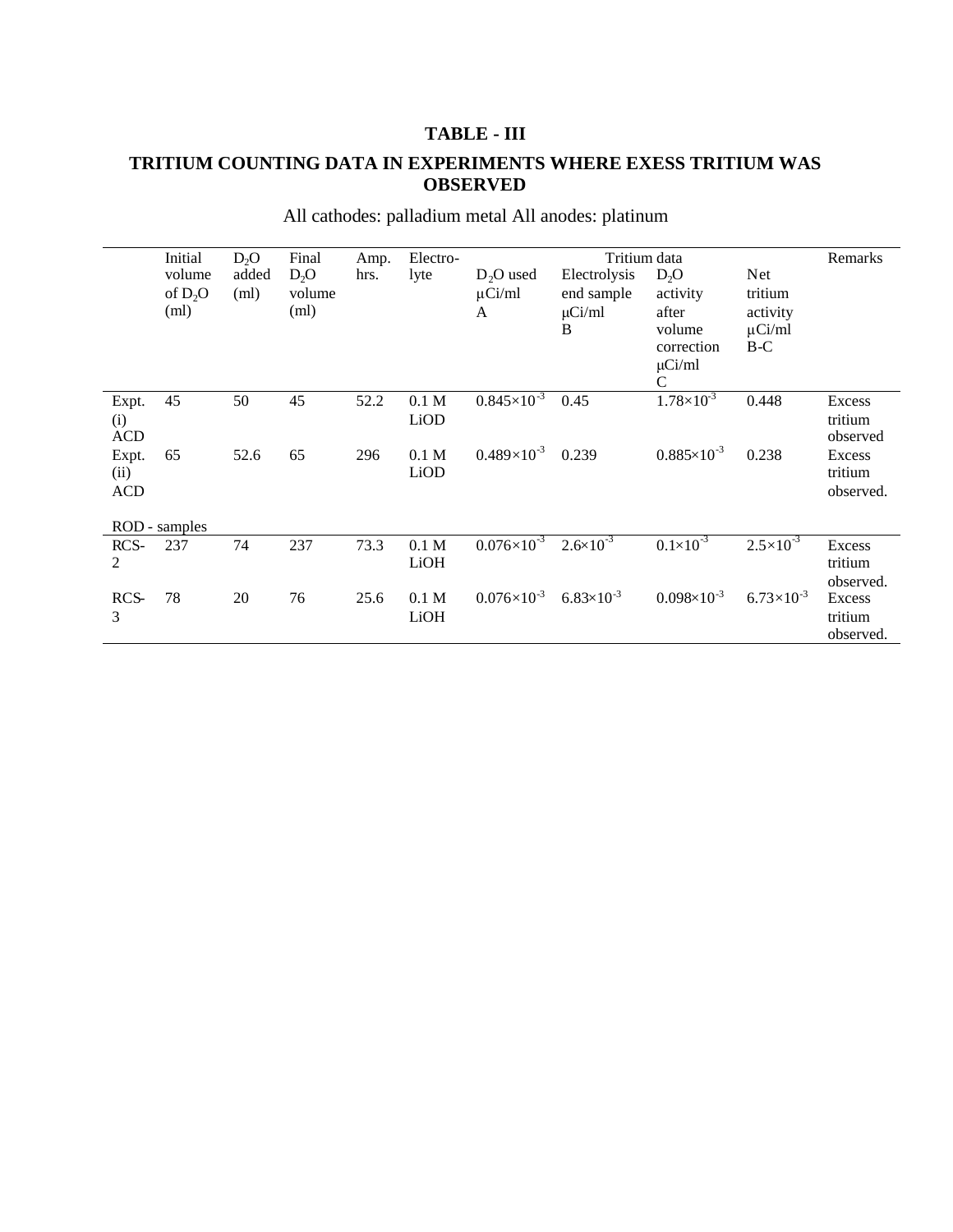#### **TABLE - IV**

## **TRITUM COUNTING DATA IN EXPERIMENTS WHERE TRITIUM HAS OBSERVED (HEAVY WATER DIVISION)**

| Initial    | $D_2O$ | Final            | Final  | Tritium data             |                      |                      |                       | Remarks  |
|------------|--------|------------------|--------|--------------------------|----------------------|----------------------|-----------------------|----------|
| volume     | added  | D <sub>2</sub> O | $D_2O$ | $D2O$ used               | Electrolysis         | D <sub>2</sub> O     | Net tritium           |          |
| of $D_2O$  | (ml)   | volume           | volume | $\mu$ Ci/ml              | end sample           | activity after       | activity              |          |
| (ml)       |        | (ml)             | (ml)   | A                        | $\mu$ Ci/ml          | volume               | $\mu$ Ci/ml           |          |
|            |        |                  |        |                          | B                    | correction           | $B-C$                 |          |
|            |        |                  |        |                          |                      | $\mu$ Ci/ml          |                       |          |
|            |        |                  |        |                          |                      |                      |                       |          |
|            |        |                  |        |                          |                      | C                    |                       |          |
| Expt.      | 250    | 1650             | 250    | $0.045\times10^{-3}$     | 1.505                | $0.342\times10^{-3}$ | 1.503                 | Excess   |
| (A)        |        |                  |        |                          |                      |                      |                       | tritium  |
| <b>HWD</b> |        |                  |        |                          |                      |                      |                       | observed |
| Expt.      | 135    | 300              | 135    | * $0.055 \times 10^{-3}$ | $48.15\times10^{-3}$ | $0.177\times10^{-3}$ | $47.97\times10^{-3}$  | Excess   |
| (B)        |        |                  |        |                          |                      |                      |                       | tritium  |
| <b>HWD</b> |        |                  |        |                          |                      |                      |                       | observed |
| Expt.      | 1000   | 6000             | 1000   | $*0.055\times10^{-3}$    | $190.3\times10^{-3}$ | $0.385\times10^{-3}$ | $189.92\times10^{-3}$ | Excess   |
| (C)        |        |                  |        |                          |                      |                      |                       | tritium  |
| <b>HWD</b> |        |                  |        |                          |                      |                      |                       | observed |
|            |        |                  |        | $0.27\times10^{-3}$      | $121.0\times10^{-3}$ | $1.669\times10^{-3}$ | $119.33\times10^{-3}$ |          |
| Expt.      | 250    | 1296             | 250    |                          |                      |                      |                       | Excess   |
| (D)        |        |                  |        |                          |                      |                      |                       | tritium  |
| <b>HWD</b> |        |                  |        |                          |                      |                      |                       | observed |

 $*$  These two values were given by HWD as the average values of initial tritium content in D<sub>2</sub>O used for the experiments HWD (B) and HWD (C).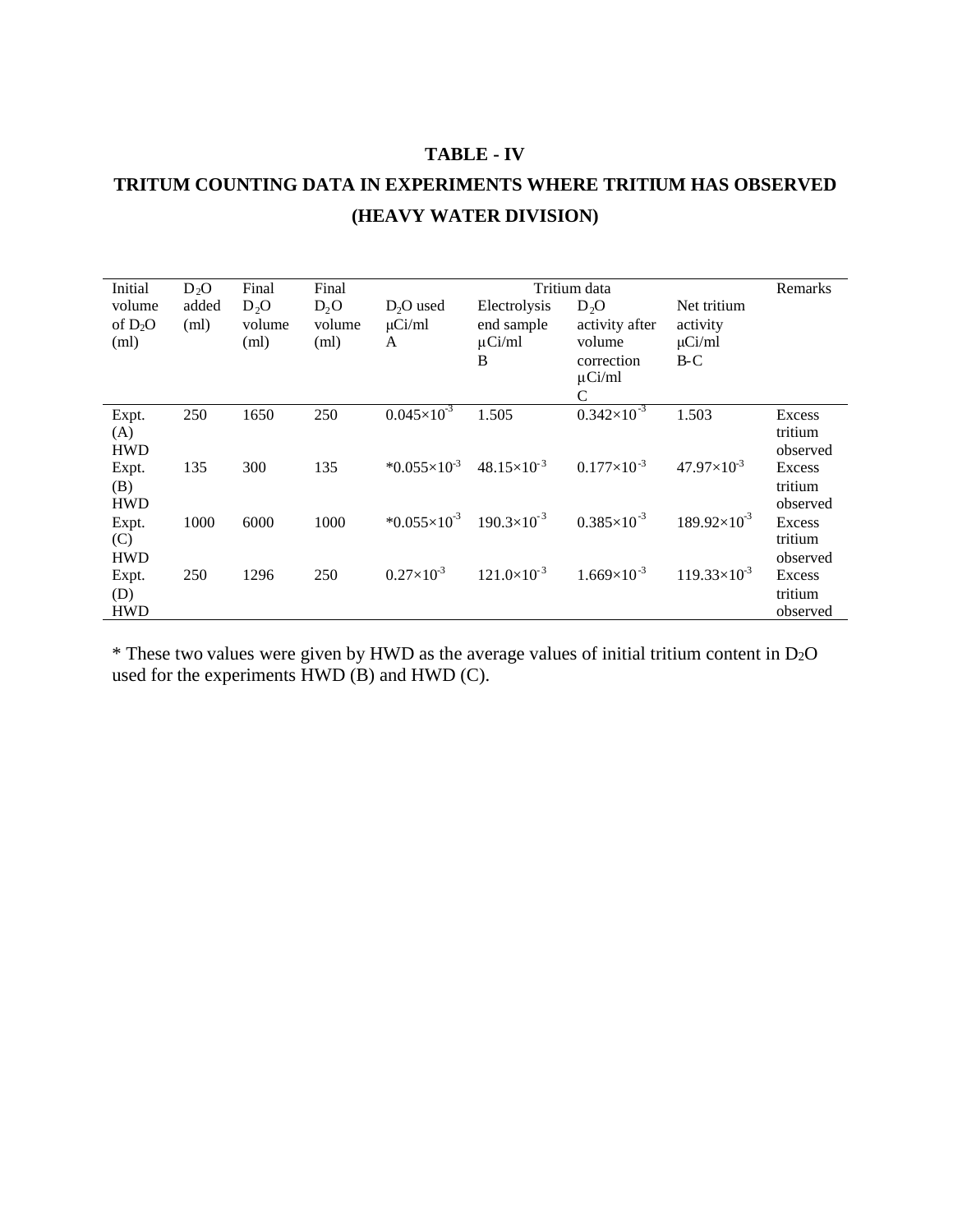#### **TABLE V**

## **TRITIUM CONCENTRATION DATA IN OTHER ELECTROLYSIS EXPERIMENTS**

| Division             | No. of Expts.  | No. of samples<br>Collected | Remarks                                                                                                                                       |
|----------------------|----------------|-----------------------------|-----------------------------------------------------------------------------------------------------------------------------------------------|
| Physic. Chem. Sec.   | $\overline{2}$ | 20                          | Pd-Ni system: LiOD<br>$(0.1 M)$ : Ionic<br>membrane used<br>between electrodes:<br>Vol. and cell<br>dimensions changed<br>in different cells. |
| Radiation Chem. Sec. | 2              | 14                          | Pt-Pd system: LiOD<br>0.01 M Control Exp.<br>with $D_2SO_4$                                                                                   |
| Water Chem. Div.     | 3              | 33                          | Pt-Pd system: LiOD<br>0.1 M Electrode size<br>varied: One cell<br>exploded.                                                                   |

NOTE: NO APPARENT INCREASE IN TRITIUM CONCENTRATION WAS OBSERVED IN THE ABOVE EXPERIMENTS.